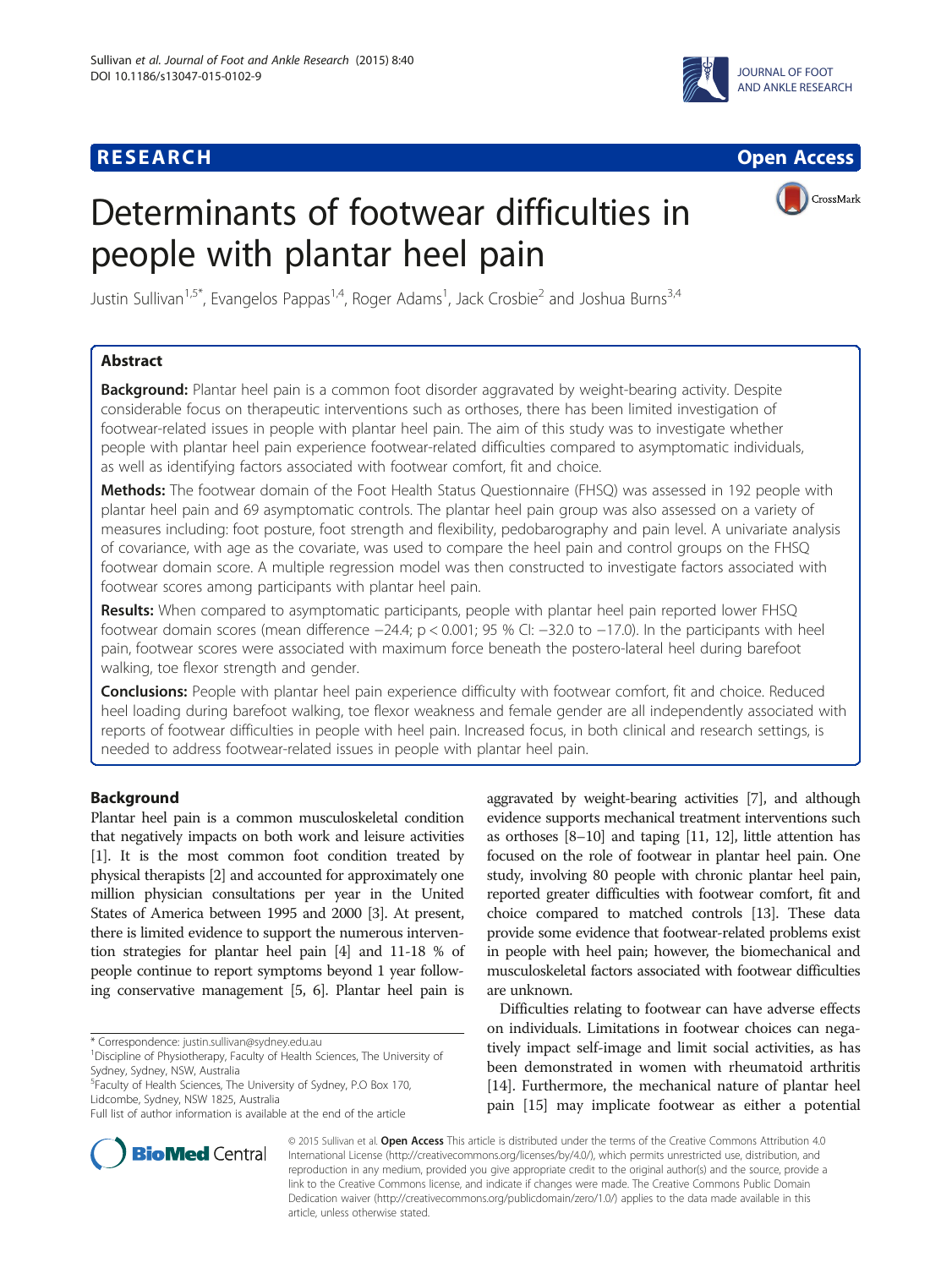causative factor or as a therapeutic option. Although unsuitable or worn footwear, as well as changing footwear, are often suggested as potential causes of heel pain [[16](#page-6-0), [17](#page-6-0)], insufficient evidence exists regarding these aspects. Defective footwear has also been proposed as a cause of heel pain, but evidence for this factor is at case-study level only [\[18](#page-6-0), [19](#page-6-0)]. Supportive shoes [\[16\]](#page-6-0) and the avoidance of flat-soles [[20](#page-6-0)] have been suggested as treatment options, although the effectiveness of these strategies has not been investigated. One study comparing the use of two different types of running shoe in the management of plantar heel pain reported potential benefits from the more flexible soled shoe [\[21](#page-6-0)]. Shoe modification has also been proposed as an intervention strategy for plantar heel pain [\[9](#page-5-0), [22\]](#page-6-0), with some benefit derived from rocker-sole footwear [\[23](#page-6-0)].

Despite promising investigations of footwear modification, limited evidence exists regarding the impact of heel pain on footwear comfort, fit and choice. The aim of this study was to investigate whether people with heel pain experience difficulties associated with footwear comfort, fit and choice, compared to healthy, asymptomatic people. In addition, we assessed the extent to which pain, anthropometric, biomechanical and musculoskeletal measures predict footwear-related difficulties in people with heel pain.

#### Methods

202 people with plantar heel pain and 70 healthy controls volunteered to participate in this study. Complete data sets from 192 participants with heel pain and 69 controls were available for use in the analysis. A larger sample of heel pain participants was recruited in order to maximize power in the multiple regression analysis that would incorporate data from this group. Using the equation  $N \ge 50 + 8$  m (where N is the sample size and m is the number of independent variables), a sample size of 192 would enable up to 17 of the measures taken to be used as independent variables in the regression analysis [\[24\]](#page-6-0). People were recruited from the general community using local media advertisements, as well as notices in university, medical and physiotherapy premises. In accordance with current clinical guidelines [[25](#page-6-0)], symptomatic participants were included if they were tender on palpation of the medial calcaneal tuberosity and exhibited one of the following complaints: pain on the first step in the morning or after prolonged sitting; pain on prolonged standing or walking [\[3](#page-5-0), [25](#page-6-0)]; or pain when running [[25](#page-6-0)]. Asymptomatic participants were required to have no past or present history of plantar heel pain. Participants were excluded from either group if they had undergone foot surgery, or had any of the following conditions: systemic arthritis, neurological conditions, lumbar radiculopathy, neurological or vascular compromise of the foot related to diabetes, peripheral neuropathies or any co-

existing painful musculoskeletal condition of the lower limb.

Each participant attended data collection on a single occasion. In accordance with approval from the University of Sydney Human Research Ethics Committee, written consent was obtained and all participants were screened for the presence of plantar heel pain.

#### Footwear comfort, fit and choice

Footwear comfort, fit and choice was assessed using the Foot Health Status Questionnaire (FHSQ) footwear domain, an instrument with high content, criterion, and construct validity, as well as test-retest reliability [[26\]](#page-6-0). The footwear domain of the FHSQ consists of three footwearrelated questions answered on a five-point Likert scale. The questions enquire regarding; (i) the ease of finding shoes that do not hurt; (ii) the ease of finding shoes that fit well; and (iii) any limitation in the number of different shoes able to be worn. Specific questionnaire software converts the responses of each question into a total score between 0 and 100 (FHSQ version 1.03). The minimum score represents very poor footwear comfort, fit and choice, with the maximum score representing no problem obtaining suitable footwear [[26](#page-6-0)].

### Physical measures

#### Foot posture

The standing foot posture of each participant was measured using the Foot Posture Index (FPI), a reliable tool which scores an individual foot on a scale ranging from more supinated to more pronated in the weight-bearing position [\[27\]](#page-6-0). The FPI is a 25 point scale (from −12 to 12), using 5 observational and 1 palpation measure (each scored between −2 to 2) of the alignment of different segments of the foot and ankle (rearfoot, midfoot, and forefoot). A score of zero is given to neutral alignment; negative scores are given to more supinated alignment, and positive scores given to more pronated alignment. The average FPI score in the healthy population is 4, indicating that a slightly pronated foot alignment in standing is normal [[28](#page-6-0)].

#### Muscle strength

The strength of the ankle dorsiflexors, invertors, evertors, and toe flexors was assessed using hand-held dynamometry (J Tech Commander PowerTrack II, UT, USA). Hand-held dynamometry has been demonstrated as a reliable procedure for assessing ankle strength [\[29\]](#page-6-0). The great toe was tested in isolation and the lesser toes assessed together. A 'make' test was used with force progressively increased to maximum level. Three attempts were used for each muscle group and the best attempt used in the analysis. Plantarflexor strength endurance was assessed using a standing single leg heel raise test [\[30](#page-6-0)]. Participants performed as many full single leg heel raises until fatigue. More detailed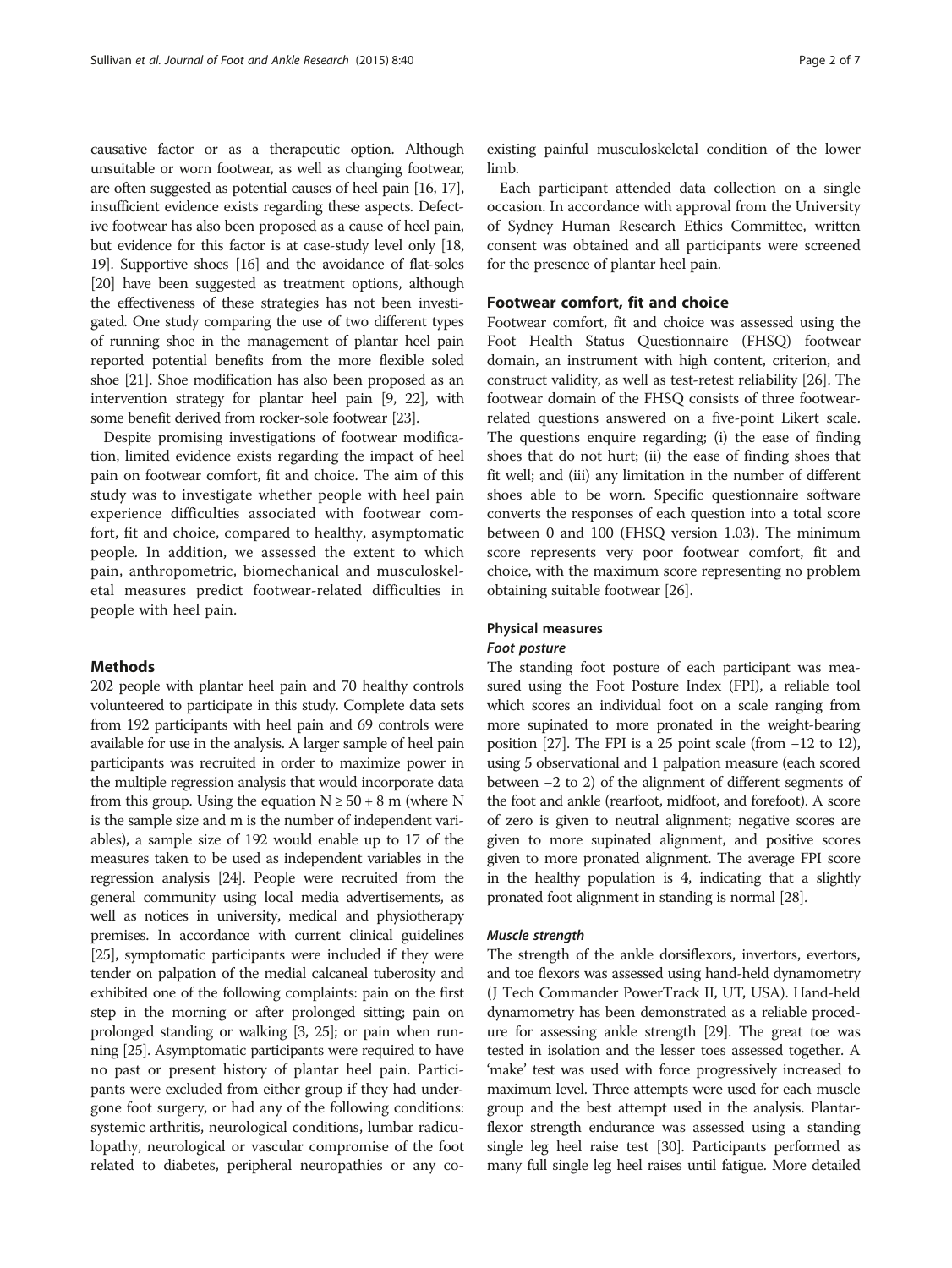descriptions of the strength and endurance procedures used in the study have previously been published [\[31](#page-6-0)].

#### Joint flexibility

Ankle dorsiflexion range of motion was assessed using both the flexed-knee [\[32\]](#page-6-0) and extended-knee lunge [\[33](#page-6-0)]. A digital inclinometer (Chattanooga Baseline, DJO global, CA, USA), placed on the anterior shank, was used to measure the angle of dorsiflexion. First metatarsophalangeal joint extension was measured in non-weight-bearing with a goniometer [[34](#page-6-0)]. The ankle was positioned in plantargrade, with the first metatarsal head in line with the heel in the transverse plane. The hallux was dorsiflexed maximally by the tester, while preventing plantarflexion of the first ray and the angle formed by the lines connecting the navicular, the metatarsophalangeal joint axis and the middle of the interphalangeal joint was measured. As this procedure varied slightly from published reliability studies, pilot data were collected from 10 participants in order to determine intra-tester reliability. Measurements of first metatarsophalangeal joint extension were performed on each participant one week apart. Intra-class correlation coefficient was calculated to be 0.919, suggesting very high intra-tester reliability for this procedure.

A new technique to measure ankle inversion and eversion was conducted in side-lying using a digital inclinometer. For inversion, the participant was placed in side-lying with the leg being tested on the underside and the foot clear of obstructions. With the ankle in mid-range of plantarflexion and dorsiflexion, the foot was inverted fully. The inclinometer was zeroed on the shank just proximal to the malleolus, and then placed along the medial border of the calcaneus to obtain the inversion measure. With the foot placed into full eversion prior to zeroing the inclinometer, the same procedure was used to measure eversion. As this was a newly developed measurement procedure, pilot data were collected from 16 participants in order to determine intra-tester reliability. Measurements were performed on each participant one week apart. Intra-class correlation coefficients were 0.743 and 0.763 for the inversion and eversion range of motion measurements respectively, suggesting moderate to high intra-tester reliability.

#### Pain severity

Participants in the heel pain group assessed their pain level using a visual analogue scale (VAS). On a 100 mm line, with 0 representing no pain and 100 representing the most pain imaginable, participants were asked to mark the point that represented their heel pain at its worst [\[35\]](#page-6-0). Pain was also measured using the FHSQ pain domain [\[26\]](#page-6-0). This domain consists of four separate questions, answered on a Likert scale, focusing on the type, frequency and level of pain. Specific software (FHSQ version 1.03) converts the responses of each question into a total score between 0 and

100. A score of 100 represents no foot pain and a score of 0 represents the most severe experience of foot pain.

#### Pedobarography

Plantar pressure during barefoot walking was measured using the Emed® AT platform (Novel Gmhb, Munich, Germany). The platform features a sensor area of 360x190 cm housing 1377 sensors, a resolution of 2 sensors/ $\text{cm}^2$ and operates at a sampling rate of 25 Hz. Pressure data were captured using the reliable two-step method [\[36\]](#page-6-0), with the participants walking at their normal, self-selected speed. Three successful trials were recorded, with trials discarded if part of the foot landed outside the sensor area; the participant targeted the platform, or reported that the step was not consistent with their normal gait. The average of the three attempts was used for each of these variables in each region of the mask heel divisions.

Pressure data were processed using using the Novel-win software package, version 8.07. (Novel Gmbh, Munich Germany). A mask [Fig. [1\]](#page-3-0) was developed using the Creation of Percentage Masks software (Novel Gmbh, Munich Germany), enabling the foot to be divided into 3 sections: heel, midfoot and forefoot. These regions represent anatomically relevant regions of the foot based on skeletal measurements that allow clear and repeatable divisions of all feet [\[37](#page-6-0)]. The heel section measured the first 31 % of the total length of the foot, the midfoot section the next 19 % and the forefoot section the distal 50 %. The heel was sub-divided into four equal quadrants via sagittal and frontal plane bisection. The forefoot was bisected sagittally to create lateral and medial forefoot regions. Contact time, peak pressure, pressure–time integral, maximum force and force-time integral were collected for each region of the foot.

#### Data analysis

Descriptive statistics were computed and normality of data distribution determined with SPSS v22.0 (IBM SPSS Statistics for Windows, Armonk, NY, USA). The plantar heel pain groups were first compared for any differences in age and BMI using independent groups t-tests. Changes in foot morphology have been demonstrated with increasing age [\[38\]](#page-6-0), with such changes affecting shoe fit in older people [\[39\]](#page-6-0). BMI has also been associated with alterations in foot morphology [\[40\]](#page-6-0) and may potentially affect shoe fit. As such, any differences in age or BMI between groups would need to be controlled for in the subsequent analysis. A univariate analysis of covariance, with both age and BMI as covariates, was then constructed to compare the FHSQ footwear domain scores of the heel pain group with the control group to assess the impact of plantar heel pain on footwear comfort, fit and choice. Significance level was set at  $\alpha$  = 0.05. Following this, the heel pain and control groups were compared on each of the three individual items of the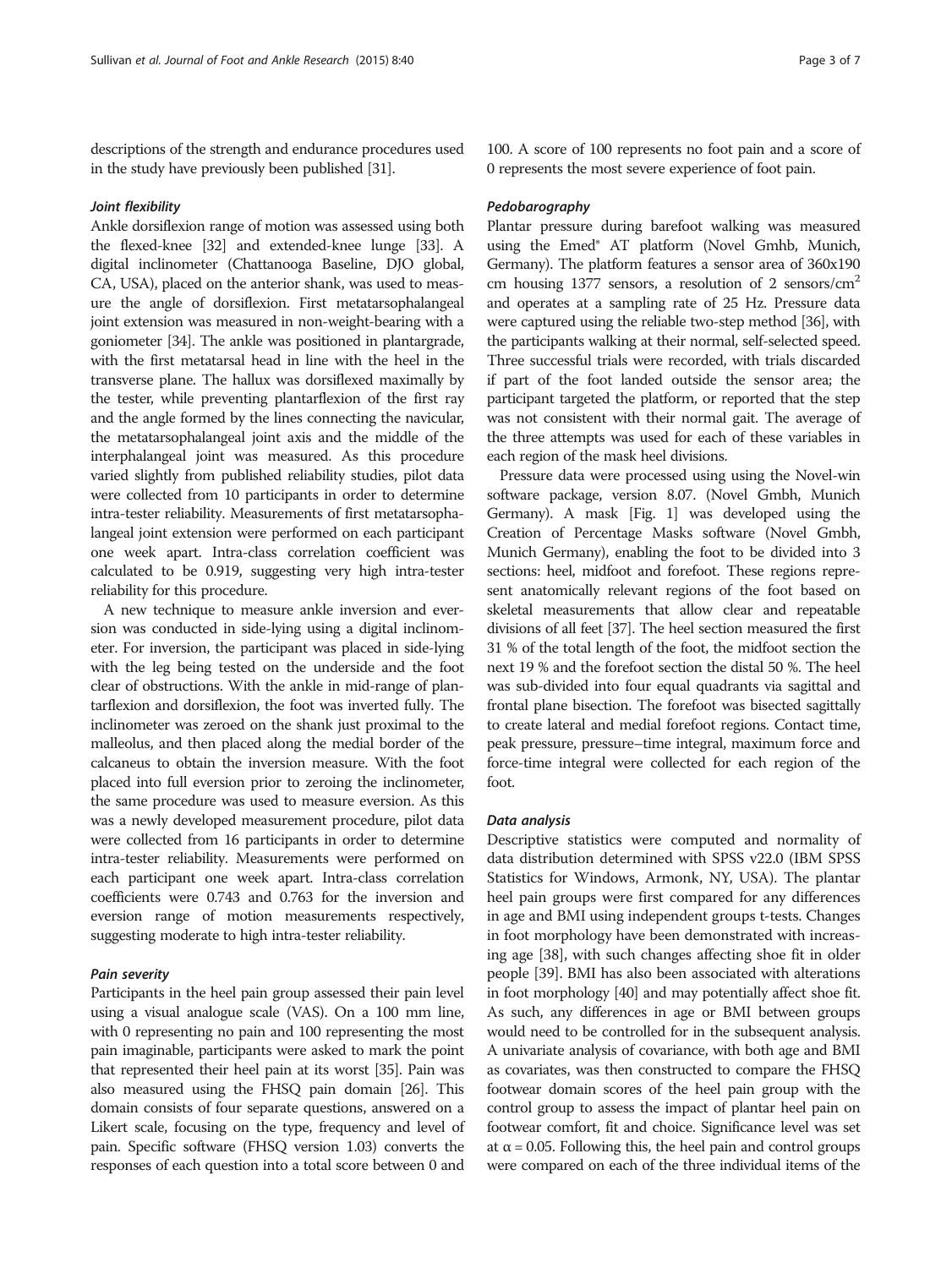<span id="page-3-0"></span>

Fig. 1 Mask generated using the Creation of Percentage Masks software (Novel, Gmbh, Germany). Rearfoot, midfoot and forefoot sections were created via divisions at 31 % and 50 % of the total foot length. The rearfoot section was subdivided into 4 equal quadrants through sagittal and frontal bisection, creating postero-medial, postero-lateral, antero-medial and antero-lateral heel regions. The forefoot section was bisected sagittally to create a medial forefoot and a lateral forefoot section

FHSQ footwear domain, with the aim of highlighting which of footwear comfort, fit and choice were affected by the presence of heel pain. Mann Whitney U tests were used for this analysis as the data were Likert scale scores and not normally distributed.

Pearson's correlation coefficients were calculated from the sample of participants with heel pain in order to explore which measures were associated with the FHSQ footwear domain score. Eleven variables significantly correlated with FHSQ footwear domain score  $(p < 0.05)$  were entered into the model sequentially to identify the best determinants of footwear-related difficulties. Only the most strongly associated variables were entered into the model, and to reduce multicolinearity, only one variable from highly correlated  $(r > 0.7)$  variables was used. In particular, foot dorsiflexion strength was used as a representative of overall ankle strength, lesser toe strength was used as the toe strength measure and VAS was used as the measure of foot pain.

#### Results

The descriptive data for both groups are displayed in Table [1](#page-4-0). When compared to the control group, people with plantar heel pain reported significantly poorer FHSQ footwear domain scores (mean difference −24.4; p < 0.001; 95 % CI: −32.0 to −17.0). Comparison between the heel pain and control groups on the three individual items of the FHSQ footwear domain score revealed reduced scores in the heel pain group for each one: comfort  $(p < 0.001)$ , fit ( $p < 0.001$ ) and number of shoes ( $p < 0.001$ ).

From the correlation matrix, the following variables were immediately discarded from the analysis due to nonsignificant correlation with the FHSQ footwear domain score: height, weight, BMI, symptom duration, Foot Posture Index, dorsiflexion range of motion (flexed knee and extended knee), first metatarsophalangeal extension range of motion, inversion and eversion range of motion, peak pressure in all regions of the foot, pressure–time integrals in the heel, midfoot and lateral forefoot, maximum force under the forefoot and the medial heel and force-time integral at the forefoot. Eleven variables were retained for the multiple regression analysis and further variables then removed if their association with the FHSQ footwear domain score did not reach statistical significance ( $p < 0.05$ ). These comprised age, pain level, ankle strength, calf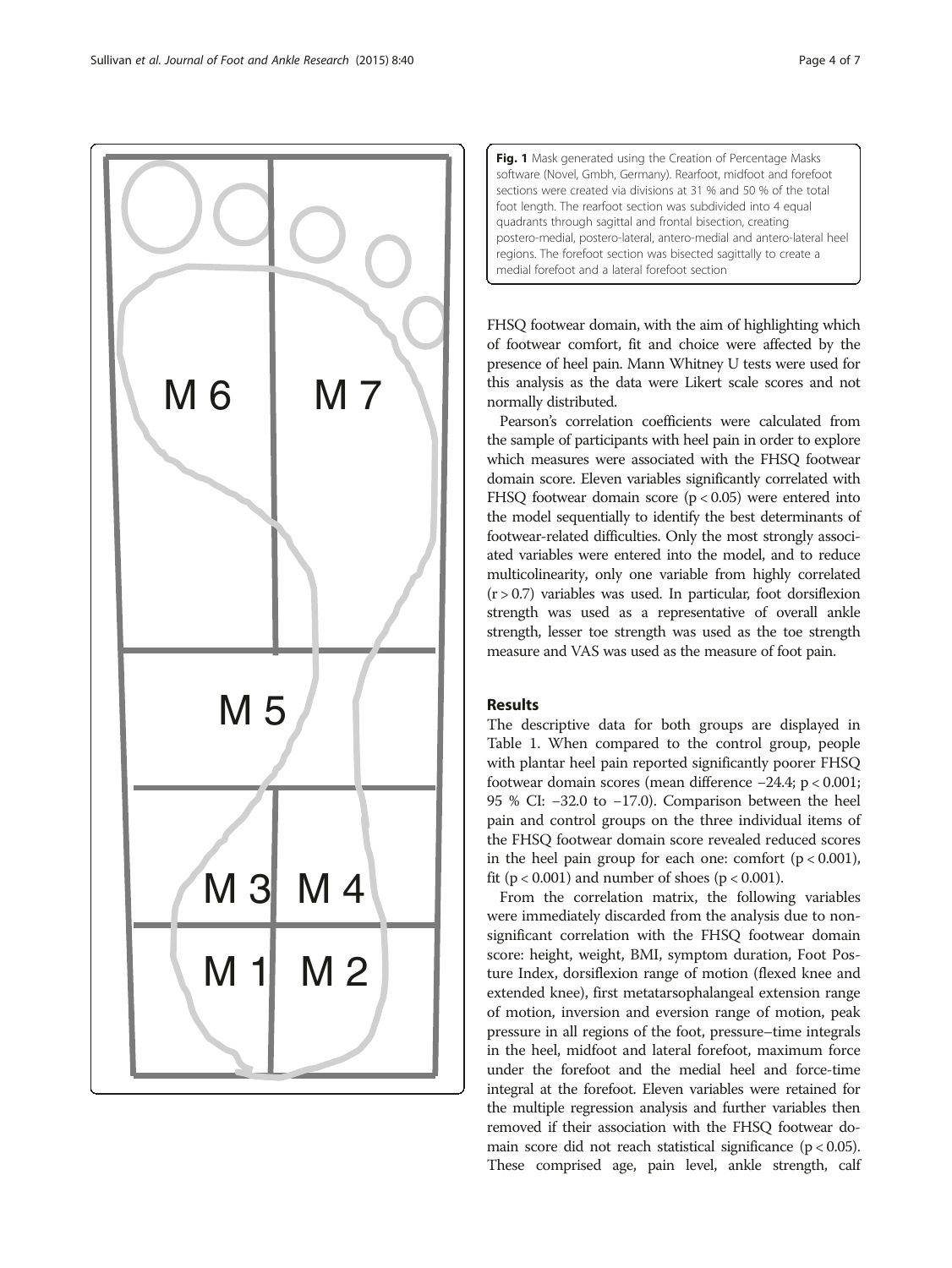| Characteristic         | Plantar heel pain $(n = 192)$ | Control $(n = 69)$ | Significance |
|------------------------|-------------------------------|--------------------|--------------|
| Age (years)            | 55.1 (13.3)                   | 48.2 (17.1)        | $p = 0.001$  |
| Sex (% female)         | 68 %                          | 61 %               | $p = 0.304$  |
| Weight (kg)            | 79.7 (16.5)                   | 71.8 (14.2)        | p < 0.001    |
| Height (cm)            | 166.1(8.8)                    | 166.9(9.7)         | $p = 0.516$  |
| BMI ( $kg/m2$ )        | 28.8(5.2)                     | 25.6(3.8)          | P < 0.001    |
| Pain duration (months) | $10(4-24)^a$                  | 0                  |              |
| Footwear score (FHSQ)  | 44.4 (27.0)                   | 68.8 (28.0)        | p < 0.001    |

<span id="page-4-0"></span>Table 1 Participant characteristics of the sample. Data are mean and standard deviation (unless otherwise stated)

<sup>a</sup>Median (inter-quartile range)

endurance, maximum force at the antero-lateral heel, force-time integrals at the medial heel, pressure–time integral in the medial forefoot, and foot contact time during walking. The final regression model is detailed in Table 2. Three variables were retained in the regression model, explaining a total of 15 % of the variance in the FHSQ footwear domain score ( $r^2$  = 0.150). These variables included: maximum force under the postero-lateral heel when walking barefoot, toe flexor strength and gender. Specifically, a lower FHSQ footwear domain score, representing greater difficulty with footwear, was associated with reduced maximum force under the postero-lateral heel when walking barefoot, toe flexor weakness and female gender. Toe flexor strength and VAS heel pain score did not correlate significantly ( $r = -0.083$ ;  $p = 0.245$ ).

#### **Discussion**

There are two main findings from this study. First, people with plantar heel pain have significantly greater difficulty with footwear comfort, fit and choice compared to unaffected individuals, which is in agreement with previous research [\[13](#page-6-0)]. Second, among those with heel pain, reduced heel loading during walking, lower toe flexor strength and female gender are associated with greater footwear difficulties. A number of key variables measured were removed from the regression model and appear to have no association with the FHSQ footwear domain score. These include: pain level, age, BMI, foot and ankle range of motion, ankle strength, calf endurance, foot contact time during walking and foot posture.

The lower mean FHSQ footwear domain score of the heel pain group suggests that simply having plantar heel pain produces difficulty with footwear. Furthermore, people with plantar heel pain appear to have difficulty

Table 2 Regression model: variables associated with FHSQ footwear domain score ( $n = 192$ )

| Variable     | B        | SF    | Beta   | p value |      |
|--------------|----------|-------|--------|---------|------|
| Toe strength | .214     | .070  | .220   | .003    |      |
| Heel force   | .950     | .329  | .201   | .004    | .150 |
| Gender       | $-8.172$ | 4.071 | $-142$ | .046    |      |

with all three components of the footwear domain, namely; comfort, shoe fit and number of shoes able to be worn. It is likely people with heel pain have difficulty finding shoes that can accommodate weight-bearing stresses sufficient to protect against pain, and this could include difficulty finding one or multiple shoes capable of minimising heel pain. Shoes are made from a variety of materials with different mechanical properties, suggesting people with heel pain may find particular shoes painful to walk in, but not necessarily all. Reported difficulties with shoe fit related to heel pain was a less expected finding. High level evidence linking foot posture to plantar heel pain is lacking and it has not been found to be associated with any particular foot morphology or deformity [\[25\]](#page-6-0). In this study, foot posture was not found to be related to footwear difficulties; however, other measures of foot morphology such as width, length and height were not included. Future studies are needed to investigate morphological characteristics of the foot in an attempt to better understand issues of shoe fit in relation to plantar heel pain. It is possible that people who experience difficulties with shoe fit have their foot function affected by poorly fitting shoes, with this predisposing them to heel pain. Alternatively, people with heel pain commonly experiment with various shoe inserts which could potentially affect footwear fit. While orthoses have been shown to be effective as an intervention for plantar heel pain [\[25\]](#page-6-0), future studies are needed to assess whether they have an adverse effect on footwear fit.

Maximum force beneath the postero-lateral heel was the loading parameter that correlated most with FHSQ footwear score and was retained in the final regression model. A reduction in maximum loading of this region suggests a strategy to reduce initial impact at the heel during walking. People with heel pain who adopt this strategy appear to have more difficulty with footwear selection, possibly because they would require shoes that are very effective in absorbing impact at the heel. Given the influence of pain presence and heel loading on footwear accessibility, footwear-based interventions seem likely to play an important role in the management of heel pain. Different types of footwear have been demonstrated to alter pressure distribution and pain levels in foot conditions such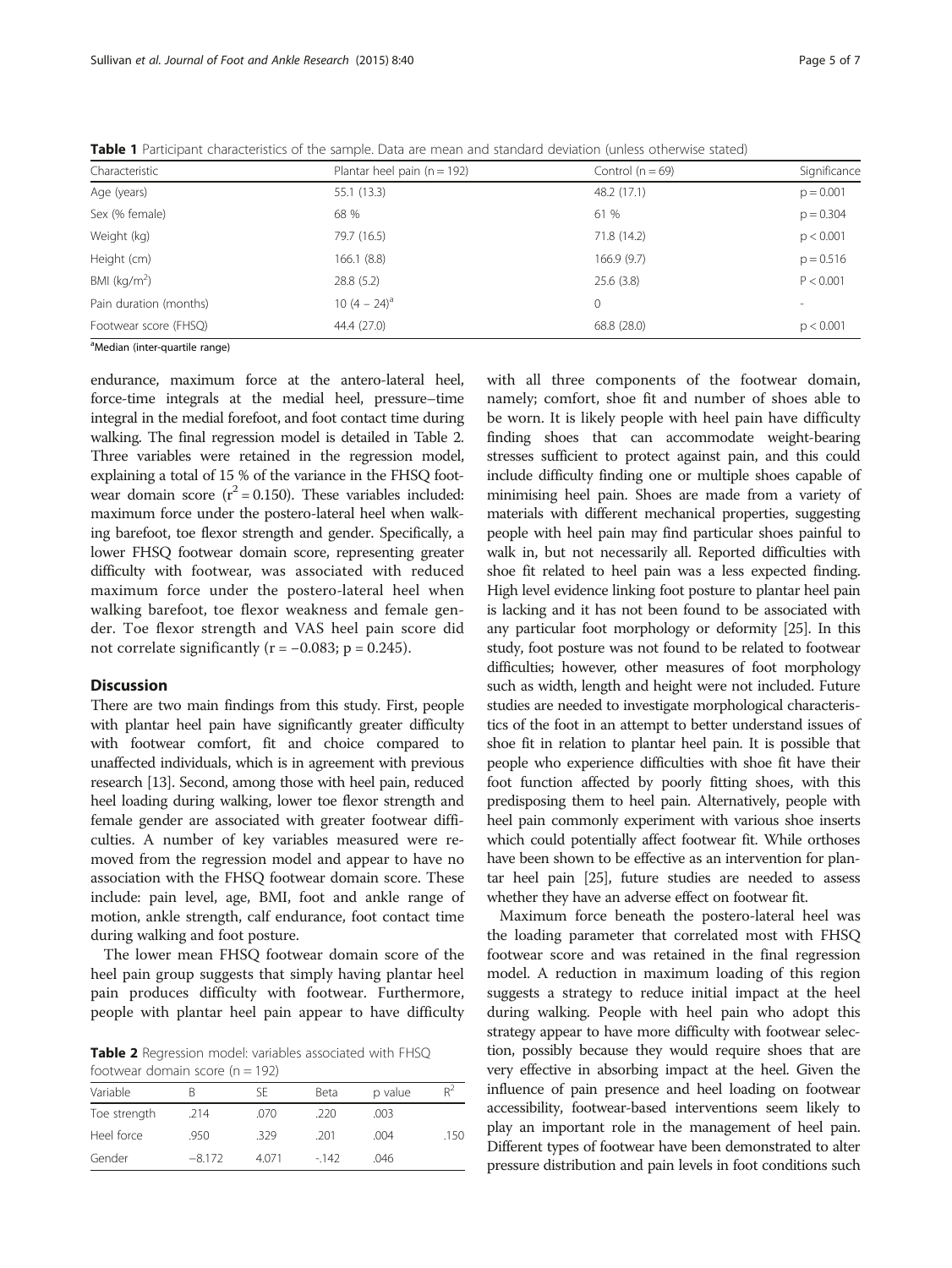<span id="page-5-0"></span>as gout [\[41, 42\]](#page-6-0) and rheumatoid arthritis [\[43\]](#page-6-0). One study has reported reduction in pain and reduced heel pressures using rocker-soled footwear in people with heel pain, with greater effect evident if used in combination with custom orthoses [[23\]](#page-6-0). Further research is required to compare pain levels and load distribution using different types of footwear in people with heel pain. In particular, studies using in-shoe pressure measurement could evaluate which footwear provides the most effective load reduction beneath the heel and greatest decreases in pain, as this would assist clinicians with dispensing footwear advice to people with heel pain.

Toe flexor strength was retained as a predictor variable in the regression model, suggesting a link between toe flexor weakness and greater footwear-related difficulties in people with heel pain. This appears to be a relationship that is independent of pain severity, as toe flexor strength and VAS heel pain score did not correlate significantly. It may be that difficulty accessing footwear indirectly affects muscle function by reducing activity levels in people with heel pain. People who have difficulty finding comfortable footwear may become limited regarding what they are able to do physically. Such reduction in physical activity, in turn, could lead to reduced muscle strength. Longitudinal studies would be needed to distinguish whether toe weakness occurred subsequent to footwear selection difficulties and reduced activity. If this were the case, it would further emphasise a need for effective footwear advice and interventions for people with heel pain to enhance activity and reduce possible impairments.

Gender was retained in the regression model suggesting that females with plantar heel pain are more likely than males to have difficulties with footwear comfort, fit and choice. Women are far more likely than men to wear shoes considered to be poor in terms of structure, support and risk [\[44\]](#page-6-0). Women commonly wear ill-fitting shoes that are narrower relative to their foot size, relating to various types of foot pain and deformity [\[45, 46\]](#page-6-0). Some evidence exists for aesthetics being the most influential factor in footwear selection for older women [[47](#page-6-0)], with this potentially contributing to comfort levels of shoes chosen. In addition, high-heeled shoes worn by women have been shown to modify foot and lower limb kinematics and kinetics, potentially contributing to symptoms [[48](#page-6-0)]. This suggests that, while the presence of heel pain is associated with footwear difficulties, added issues with footwear comfort, fit and choice are apparent in females who have the condition.

Importantly, whilst three variables were identified as being associated with footwear-related difficulties in people with heel pain, the regression model was only able to explain 15 % of the variance of the FHSQ footwear domain score. This suggests that factors other than those included in this study must represent a considerable amount of the variation in self-reported footwear comfort, fit and choice.

Limitations of the study include the cross-sectional design, meaning that conclusions cannot be made regarding cause-and-effect when considering associations between individual variables and FHSQ footwear domain score. Plantar pressure measures were not collected in-shoe and were, therefore, not reflective of foot loading whilst shod. However, plantar pressure data collected barefoot standardises testing across the sample and is indicative of an individual's willingness to load the foot. Lastly, a single examiner collected all of the data and was not blind to group membership, leaving examiner bias unable to be discounted entirely. Despite these limitations, our findings have identified factors associated with footwear difficulties in people with heel pain which may have important implications regarding management of the condition.

#### Conclusion

People with plantar heel pain report difficulty with footwear comfort, fit and choice. Factors associated with footwear difficulties in people with heel pain include a reduced heel loading strategy during walking, weaker toe flexors and female gender. Future research is needed to investigate the effect of different footwear to reduce plantar heel pain, as well as issues relating to shoe fit, with the aim of optimising footwear recommendations as part of a comprehensive management approach.

#### Author details

<sup>1</sup> Discipline of Physiotherapy, Faculty of Health Sciences, The University of Sydney, Sydney, NSW, Australia. <sup>2</sup>School of Science and Health, The University of Western Sydney, Sydney, NSW, Australia. <sup>3</sup>Paediatric Gait Analysis Service of New South Wales, Sydney Children's Hospitals Network (Randwick and Westmead), Sydney, NSW, Australia. <sup>4</sup> Arthritis and Musculoskeletal Research Group, Faculty of Health Sciences, The University of Sydney, Sydney, NSW, Australia. <sup>5</sup> Faculty of Health Sciences, The University of Sydney, P.O Box 170, Lidcombe, Sydney, NSW 1825, Australia.

#### Received: 9 March 2015 Accepted: 12 August 2015 Published online: 18 August 2015

#### References

- 1. Riddle DL, Pulisic M, Sparrow K. Impact of demographic and impairment-related variables on disability associated with plantar fasciitis. Foot Ankle Int. 2004;25:311–7.
- 2. Reischl S. Physical therapist foot care survey. Orthop Pract. 2001;13:548.
- 3. Riddle DL, Schappert SM. Volume of ambulatory care visits and patterns of care for patients diagnosed with plantar fasciitis: a national study of medical doctors. Foot Ankle Int. 2004;25:303–10.
- 4. Landorf KB, Menz HB. Plantar heel pain and fasciitis. Clin Evid. 2008;02:1111.
- 5. Wolgin M, Cook C, Graham C, Mauldin D. Conservative treatment of plantar heel pain: long-term follow-up. Foot Ankle Int. 1994;15:97–102.
- 6. Davis PF, Severud E, Baxter DE. Painful heel syndrome: results of nonoperative treatment. Foot Ankle Int. 1994;15:531–5.
- 7. Thomas JL, Christensen JC, Kravitz SR, Mendicino RW, Schuberth JM, Vanore JV, et al. The diagnosis and treatment of heel pain: a clinical practice guideline-revision 2010. J Foot Ankle Surg. 2010;49(3 Suppl):S1–S19.
- 8. Landorf KB, Keenan AM, Herbert RD. Effectiveness of foot orthoses to treat plantar fasciitis: a randomized trial. Arch Intern Med. 2006;166:1305–10.
- 9. Pfeffer G, Bacchetti P, Deland J, Lewis A, Anderson R, Davis W, et al. Comparison of custom and prefabricated orthoses in the initial treatment of proximal plantar fasciitis. Foot Ankle int. 1999;20:214–21.